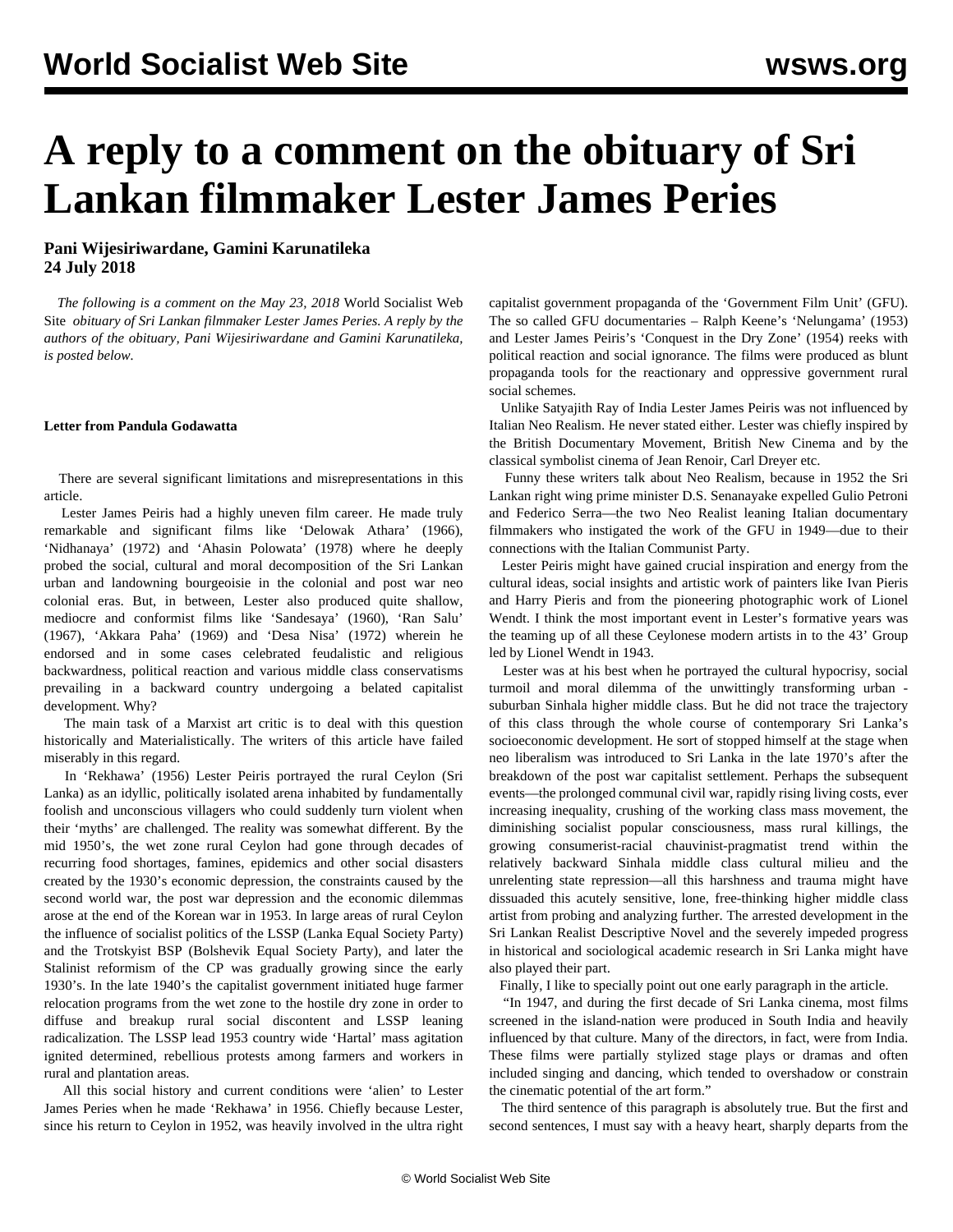political standpoint and cultural perspective of Socialist Internationalism and ventures close to nationalism and racial chauvinism.

 Sinhala cinema was born out of the South Indian Tamil studio based commercial filmmaking system due to the enormous and inexorable cultural similarities and connections between South India and its neighbouring small island, which the British colonials later reorganized in to a separate nation state. Sri Lankan film artists—actors, writers, directors, cameramen, editors, designers, musicians were trained by their more technically and artistically advanced South Indian counterparts. Especially the technically masterful South Indian directors, cameraman, editors and designers played the most crucial role in developing a highly skilled Sri Lankan filmmaking artistic and technical cohort. Lester Peiris and the two others who courageously resigned from the GFU to make independent films couldn't have done so for a long time if the above artistic and cultural developments had not taken place. Lester made an artistic breakthrough. At the same time, commercial film industry and the film studios constantly supported and supplemented his efforts. The studio money and its key technical/artistic talent made possible his masterpiece 'Nidhanaya' and notable films like 'Golu Hadawatha' (1968).

 Instead of analyzing this complex cultural dialectic, WSWS writers comrade Pani Wijesiriwardane and Gamini Karunatileka quite ignorantly utilizes the age old, worn out Sinhala chauvinist denunciations used by rival Sinhala film producers and small studio owners to drive their bigger Tamil competitors out of the business in the 1970's. This process culminated with the violent burning down of 'Vijaya' film studios, one of the biggest and most technically advanced in South Asia, in the anti Tamil pogrom of 1983. The studio belonged to the 'Cinemas' film company who produced Lester's 'Nidhanaya'.

 As a long term reader of the WSWS and a supporter of the ICFI, I think WSWS Arts Editor comrade David Walsh should closely scrutinize this article and guide the necessary revisions.

 Pandula Godawatta BA (Hons) and MA in Screen Arts, UK

\* \* \*

Dear Pandula Godawatta,

 Thank you for your comment on our article "Sri Lankan filmmaker Lester James Peries dies at 99*,*" published on the *World Socialist Web Site* on May 23, 2018. Your letter provides an opportunity to discuss several important artistic and political issues.

 You argue that Peries created "shallow, mediocre and conformist" films and that his creative life was "uneven." You then claim that we have failed "miserably" to examine his cinematic work "historically and materialistically."

 If you carefully re-read the obituary you would realise that our basic objective was to examine Peries's general contribution to Sri Lankan cinema—or how he came to be known as its father—not to present a detailed assessment of his entire cinematic output.

 This, however, does not mean that a full examination of Peries's cinematic work should not be a subject of study. Such an undertaking would be very important, but could not, of course, be adequately explored in a single article.

 We stated in our obituary that the films made in the first decade of Ceylonese cinema, which began in 1947, retained techniques and conventions of stage drama. This approach tended to overshadow or constrain the cinematic potential of the art form. We also observed that Peries' first feature *Rekava* (1956) marked a significant break from these limiting stylistic conventions.

 Without referring to the significant aesthetic change made by Peries, you write at length about his supposed alienation from Ceylon's rural life that formed the background to *Rekava*. To prove your "alienation" argument, you assert that the rural masses actively participated in the 1953 *hartal* [mass strike] called by Lanka Sama Samaja Party (LSSP) against the United National Party (UNP) government's economic austerity measures and, contrary to *Rekava's* plot, such people do not become violent when their religious-mythical beliefs are challenged. Your argument is mechanical and false.

 It is true that the attacks on the masses by the UNP government, in response to the economic crisis that developed following the end of the Korean War, provoked a semi-rebellious movement of the working class. The LSSP provided leadership to this movement and in August 1953 called a one-day general strike of the working class that attracted support from the rural masses. Contrary to the original plans of the LSSP leadership, the *hartal* continued for three days.

 While the LSSP hoped to use the *hartal* as a pressure tactic in its parliamentary calculations, the ruling class drew more far-reaching conclusions. It responded by promoting the alternative bourgeois party of S.W.R.D. Bandaranaike and its Sinhala-Buddhist program in order to divide the working class and the rural masses along religious and ethnic **lines** 

 In 1956, one wing of the *hartal* leadership, headed by Philip Gunawardena of the Viplavakari Lanka Sama Samaja Party, joined forces with Bandaranaike to help establish the chauvinist Mahajana Eksath Peramuna (MEP) and contest the general election. The LSSP entered into a no-contest pact with the MEP and Bandaranaike won the election and became the prime minister.

 You ignore these basic historical and political facts and their impact on the social, political and cultural development of the masses, both rural and urban. This leads to your false and rather formal assumption that because the rural masses participated in a short-lived rebellion, they must have shed all their archaic notions overnight.

 The ideologically oppressed character of the rural peasantry, however, cannot be overcome without replacing the old forms of social life, which include production relations, by new ones. In Russia, as Leon Trotsky explained, rural conservative habits prevailed for years even after the revolution of 1917. "Meaningless ritual, which lies on the consciousness like an inert burden, cannot be destroyed by criticism alone; it can be supplanted by new forms of life, new amusements, new and more cultured theaters" (Leon Trotsky, "Vodka, the Church and the Cinema" [1923], in *Problems of Everyday Life*).

 You are correct to say that the Government Film Unit, where Peries was initially employed, played a reactionary role in producing propaganda for the then government's colonisation program. What else could one expect from a government film unit in class society?

 Peries may well have contributed to some of these films as part of his work, but his resignation from the Government Film Unit within four years in order to develop his own independent cinematic work is to his credit. As we pointed out in the obituary, his decision opened the way for the development of his career and benefitted Sri Lankan cinema as a whole. In any event, if the criteria according to which you would apparently find a given artist "acceptable," including an entirely spotless and uncontradictory political record, were applied to bourgeois artists as a body, how many would escape unscathed? Again, this is formalism.

 You then go on to say that Peries was not influenced by Italian neorealism—as the great Indian director Satyajit Ray had been. But your claim is false from two standpoints.

 First, Peries openly declared that he was influenced by Italian neorealism: "I would say that the two greatest influences on my work could be traced back to British documentary and Italian neo-realism" (A. J. Gunawardene, *Lester James Peries: Life and Work*, Asian Film Centre Publishers, 2005, p. 79).

 Second, serious critics base their assessment of the influences on artists and art work through an objective analysis of the subject matter itself and not just on the opinions or intentions of the artist. Contrary to your assertion, many of the characteristics of Italian neo-realist cinema, i.e.,